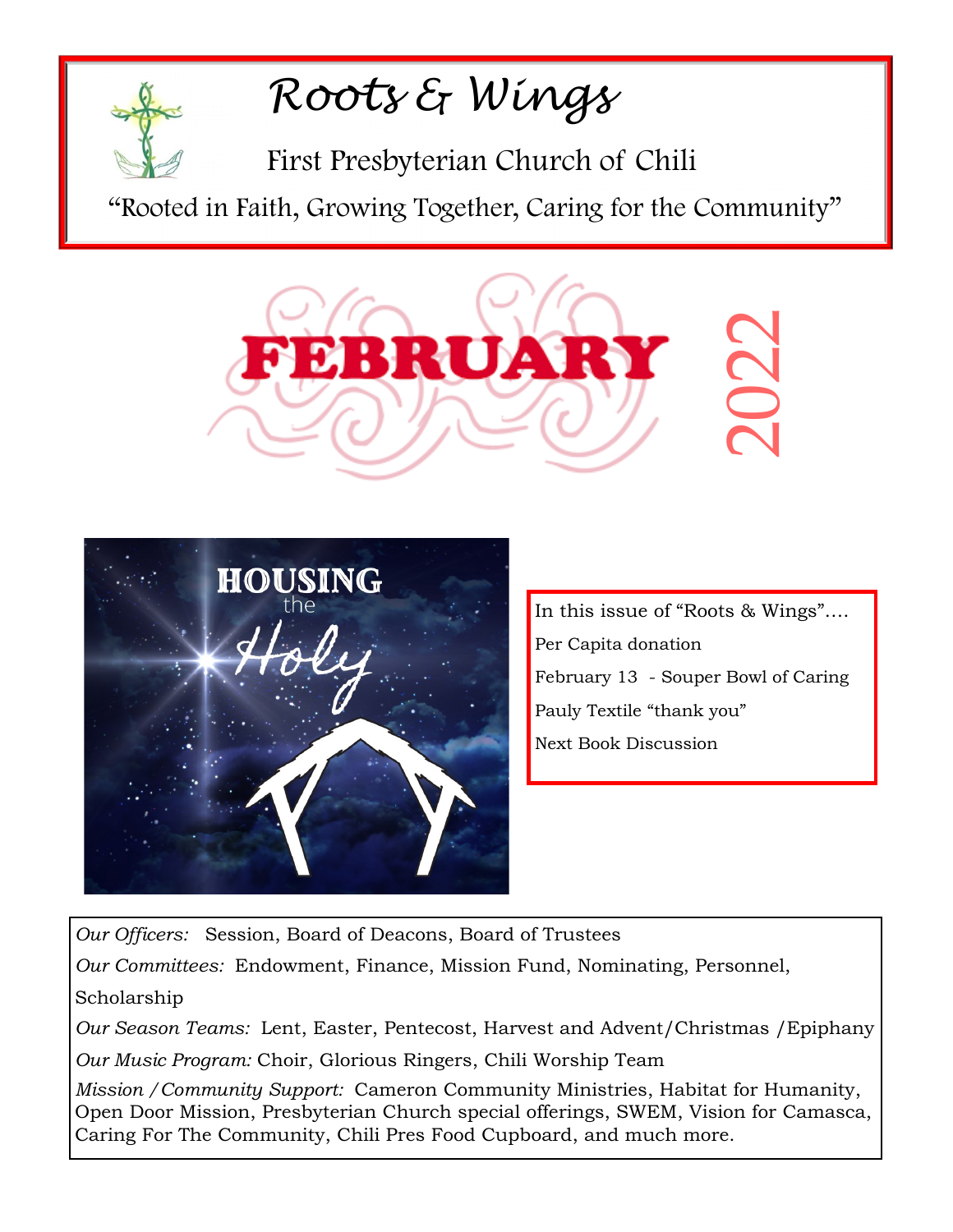# *Wooten's Wonderings*

Walking the path of faith can be challenging. Yet, in the midst of that challenge, we can be grateful that we do not walk the road alone. Not only to we have the presence of God, and the witness of scripture but we have each other. We have people with whom we share our journeys - particularly all of us in our church community.

Yet, living in an intentional community is not always easy. While there are many blessing associated with being part of the life of a church, inevitably there will come moments where we will hurt each other without intending to do so; we will disagree on the best course of action; and we will fail to meet all expectations placed on us. But we are God's people. And as God's people, there is something more powerful that binds us together and allows us to live in unity and forgiveness and love.

As Dorothy Day says in her book The Long Loneliness, "We cannot love God unless we love each other, and to love we must know each other. We know him in the breaking of bread, and we know each other in the breaking of bread, and we are not alone any more. Heaven is a banquet and life is a banquet, too, even with a crust, where there is companionship. We have all known the long loneliness and we have learned that the only solution is love and that love comes in community. It all happened while we sat there talking, and it is still going on."

As a church community, we all have value and place at the table even in all of our variety of differences, skills, world views and perspectives on life. We have something to share and give to this community and in so doing, we participate in the very love of God. I thank God for the ministry of the First Presbyterian Church of Chili and for its people as we seek together to be transformed by the living presence of God.

We cannot do this apart from prayer. The following is a prayer that you can start off every day with:

God, my Friend, I offer You each moment of this day: Whatever comes- the unexpected challenges, diversions from my plans, the need-filled glance, the expectations and complaints, the being taken for granted, the slights and the sleights-of-hand. I'd be grateful if You could keep me aware of my pesky habits like… And, between us, perhaps we can enliven the spirits of those I live and work with, like… Whatever else befalls, I trust we can cope with it, together. Amen.

-from William J. O'Malley's "Lenten Prayers for Busy People"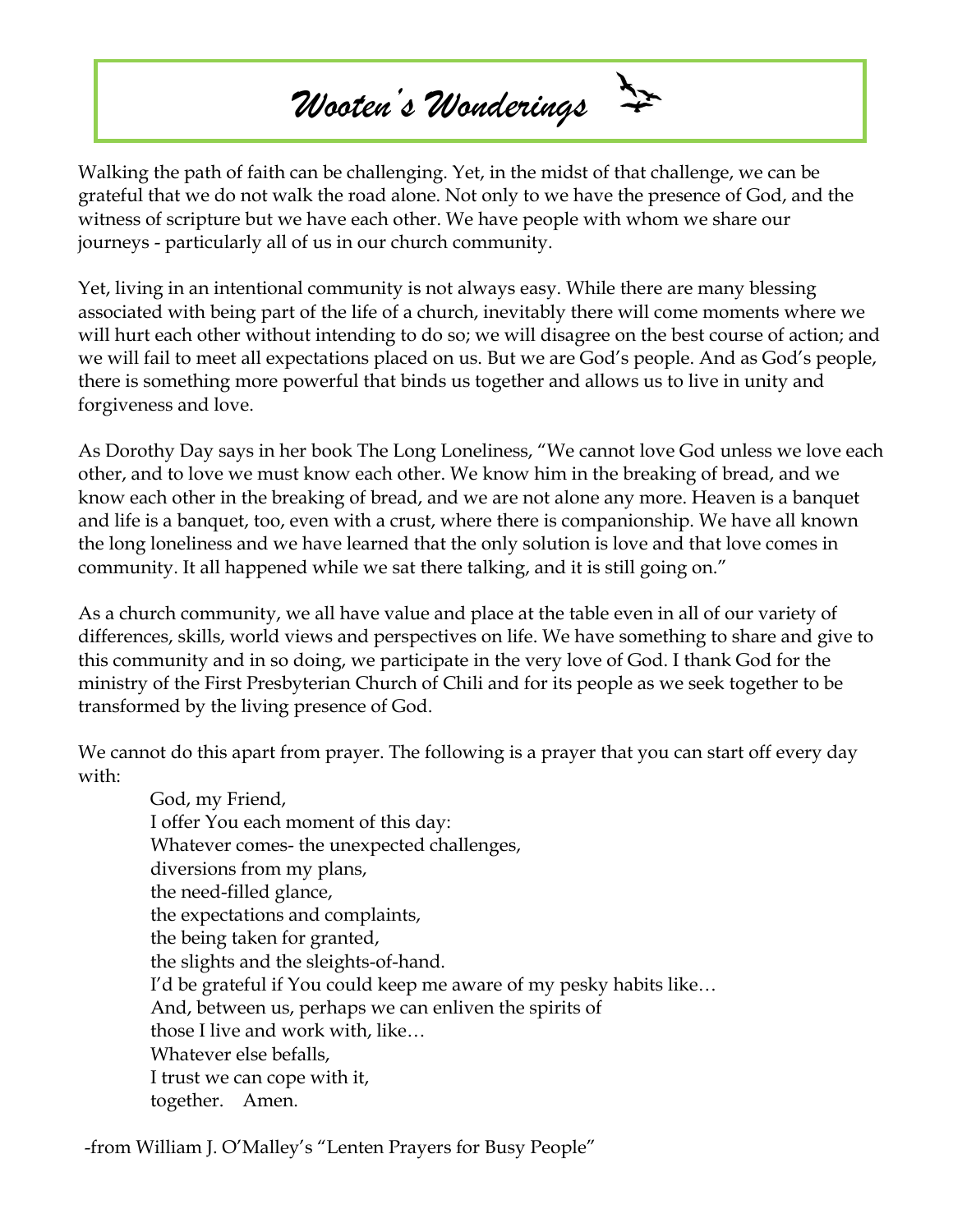# Leadership News

At its meeting on January 11, 2022, Session…

…had devotion which was a "Mad Lib" prayer writing activity where we each wrote a simple letter to God stating why we were coming to God, what was on our heart, and what we hoped for.

… VOTED to receive Frederick Louis Mollon into the church by Certificate of Transfer from Third Presbyterian Church, Rochester, NY where he is currently affiliated.

… VOTED to approve the agenda with items added.

… VOTED to approve the Consent Agenda.

… VOTED to receive the Treasurer's report and financial summary for the month ending December 31, 2021

**…**expressed deep appreciation to Elder Sharon Breeze and Elder Linda Enright for their service on Session this past year. Each filled a 1-year term vacancy on Session. Their insights and contributions have been an invaluable in this leadership ministry.

…noted that Presbytery has brought closure to the Vital Congregations Initiative (VCI). Churches can proceed in VCI initiatives if they wish to do so

…heard a report from Nancy Huffman, Chair of the Nominating Committee that all positions have been filled for 2022. She expressed appreciation to the committee members as well as appreciation for all who serve and agree to serve our church as Deacons, Session members, Trustees and Committee members.

… reviewed the 2022 Stewardship Campaign Final Report prepared by the Stewardship Committee

… VOTED to confirm members of the Mission Fund Committee as required by the Mission Fund Policy as follows: Session Member: Barbara Wasmer Trustee Member: Andy Atwater; Congregation Member: Roger Willis; Youth Director: Adam Scoville; Youth Delegate: Ashleigh Naugle until she leaves for college.

… VOTED to appoint Darla Diehl to conduct the Annual Financial Review for 2021.

… VOTED to receive the 2021 Statistical Report for PC/USA prepared by Nancy Huffman Clerk of Session

… VOTED to approve the recommendation of the Endowment Committee that \$30,000.00 from 2021 net proceeds from the Endowment Fund investments be disbursed in 2022 as specified by the Endowment Fund policy: \$10,000.00 Inside the Walls (Session), \$10,000.00 Outside the Walls (Mission Fund Committee) and \$10,000.00 On the Walls (Trustees).

…finalized plans for the Annual meeting, the training and orientation of newly elected officers, and the service of ordination and installation of officers.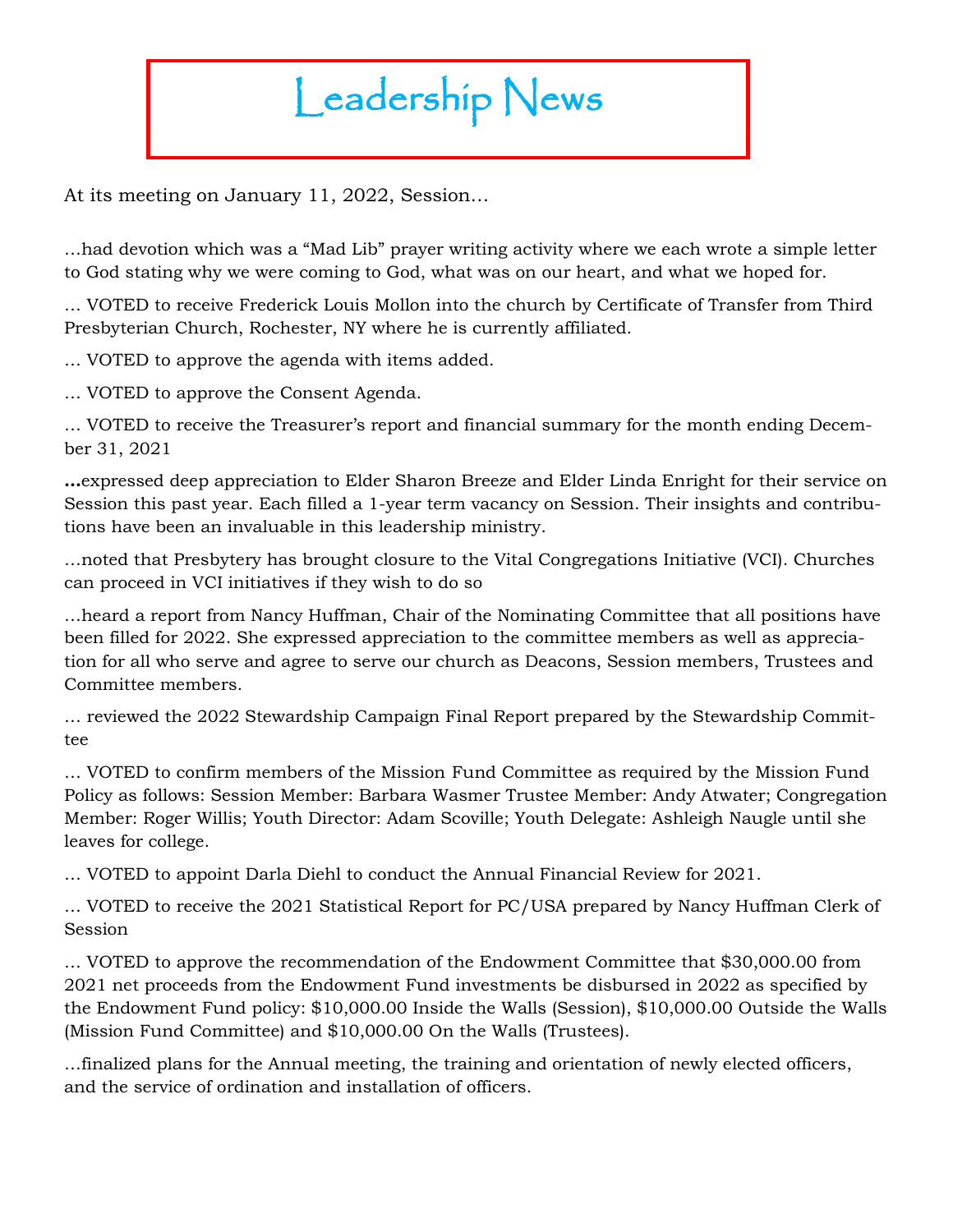### Leadership News continued...

…discussed sharing Joys and Concerns during worship. It's been noted that it is difficult to hear Joys and Concerns spoken from the pews. This is particularly so for those viewing the service live stream. While Pastor Brandi summarizes each request, church family have difficult hearing the person making the request. For those participating live stream, there is an extended silence before Pastor Brandi rephrases. We agreed to have the greeters of the day take and hold a microphone for the individual who wishes to share a prayer request. Session discussed other ways to make a prayer request known. For example, write it down or email it prior to the service to Pastor Brandi to read; or give the request (either before or after the service) to Elder Sharon Breeze who records and publishes prayer requests. Sharon Breeze will prepare an article for the newsletter.

…continued its discussion on planning for Pastor Brandi's sabbatical. The Lilly Grant Committee is at work drafting the grant application which is due in April 2022. Nancy Huffman read sections of the draft which summarize the character and purpose of the grant as well as rationale for why the project should occur and be funded. Our goal is to focus on the labyrinth that was built two years ago on church-owned property and use that space as a source for further renewal during the sabbatical. The season teams of Easter and Pentecost will be temporarily suspended and replaced with a "Season of Renewal". During this time, we will engage in activities that cause us to notice, pause, and slow down in a spirit of "sacred looking" or "divine seeking" and reflect on ourselves as individuals and as a church looking both inward as well as outward into our community. The theme of the sabbatical is "Visio Divina: Pause, Notice and Reflect". As Nancy read sections the proposal draft, she asked Session members to identify activities for renewal and outcomes we will achieve. Here are some ideas for activities: nature walks, evening gatherings to view a sunset, outdoor movie night, painting class, games night, visit to the Memorial Art gallery, mini-group gatherings, chicken BBQ. Ideas for sabbatical outcomes were: discovering who we are inside and cleaning out what is no longer relevant; discovering and identifying what really is our purpose in the community; renewed faith, purpose, and direction; looking within and around us to see what is going on; opportunity to break out of our shells and reconnect in familiar and new ways; renewed faith, purpose, and direction.

Remitted by,

Elder Nancy Huffman, Clerk of Session

The deadline for the March 2022 newsletter is February 15

A Sunday school teacher began her lesson with a question: "Boys and girls, what do we know about God?"

"He's an artist!" a little boy replied.

"Really. How do you know?" the teacher asked.

"Our Father, who does art in Heaven," the boy replied.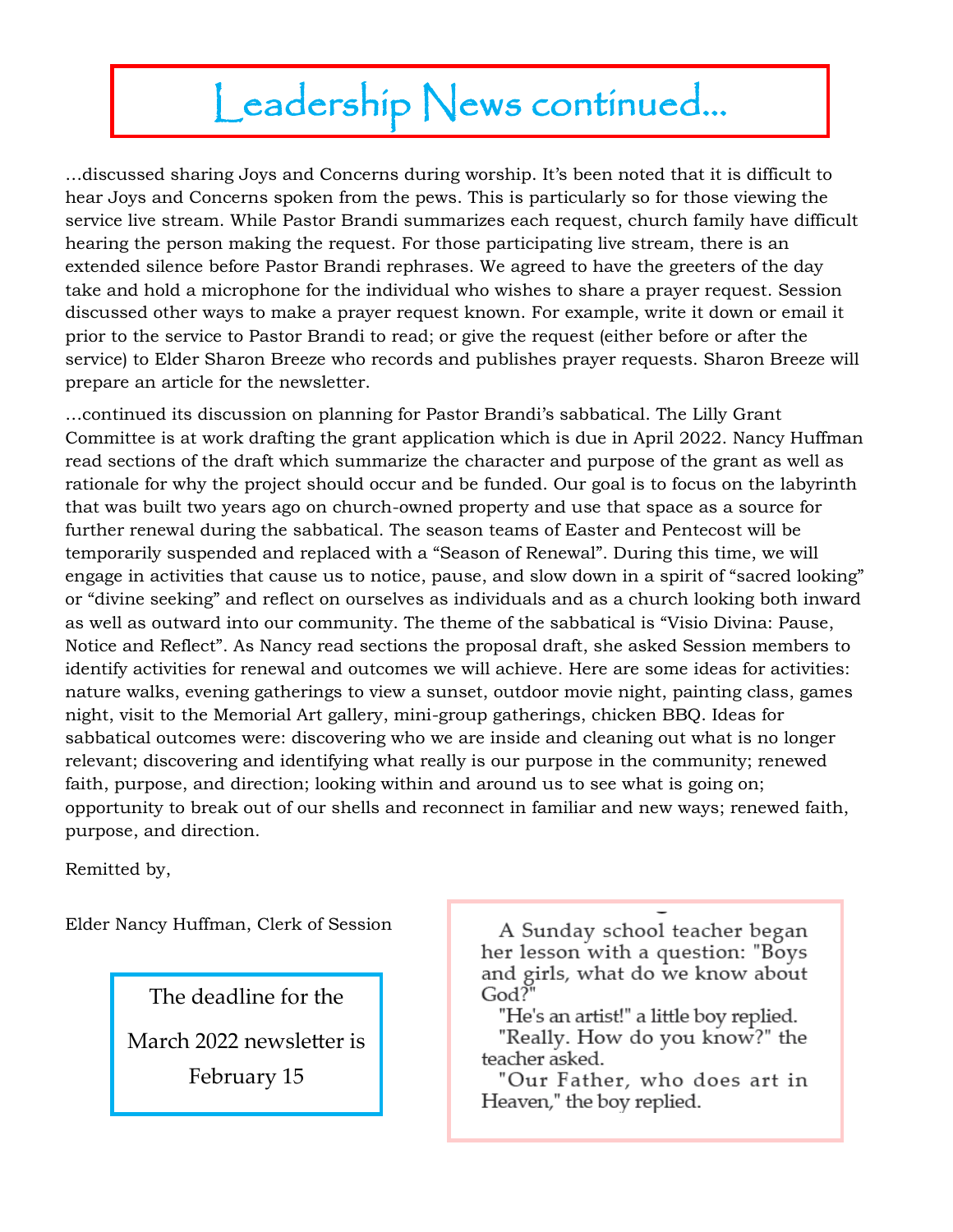

Since 1990, the Souper Bowl of Caring has been a national movement across the nation working together to fight hunger and poverty in local communities. The youth of our congregation have been sponsoring this worthy cause for many years. There are two ways to support this worthwhile outreach:

- $\Rightarrow$  Make a donation of non-perishable food and/or a monetary donation
- $\Rightarrow$  Order a "homemade" sub (or as many as you want) from our Youth group. They make FRESH ingredient subs the morning of February 13, for only \$10. You can sign-up on the sheet in the fellowship room or contact Adam Scoville at [cpministerofmusic@gmail.com](mailto:cpministerofmusic@gmail.com) BY February 6. Sub pick-up will be on February 13 following church.

Proceeds will go to the Mission Fund and will be distributed to support local food needs

#### Lilly Grant Update

The grant committee is beginning to put "pen to paper" to draft the Lilly Grant application. This application will be mailed in April. Be sure to read about Session's discussion of the grant in the summary of the Session meeting on page 4 in this newsletter. We continue to encourage discussion in your meetings (Boards, Choir, Staff meetings, Food Cupboard meetings, the Book Club, Season Teams and other small group gatherings). Think about the grant theme, "Visio Divina: Pause, Notice, and Reflect". As we plan to focus on using, experiencing, and further developing the labyrinth on the church property, what can we do to pause, notice and reflect to feed our souls? Then, as a result of our pausing, noticing, and reflecting, how will we change? Remember that Pastor Brandi will be experiencing Christian history and art in Italy by visiting the Vatican, Venice and other areas foundational to Christianity. She plans to observe and experience art forms and learn more about the connection of art and spirituality. As a result of her "noticing" and "reflecting", she will be changed. How will we be changed during our sabbatical?

Please contact anyone on the committee (Grace Engelbrecht or Nancy Huffman) or Pastor Brandi with your ideas.



#### SPECIAL CELEBRATION

On February 1, Marge Tucker will be celebrating her 100th birthday!!!!

We know that hearing from her church family will make her smile.

Her address is: 2000 Park Creek Lane, Apt 302. Churchville NY 14428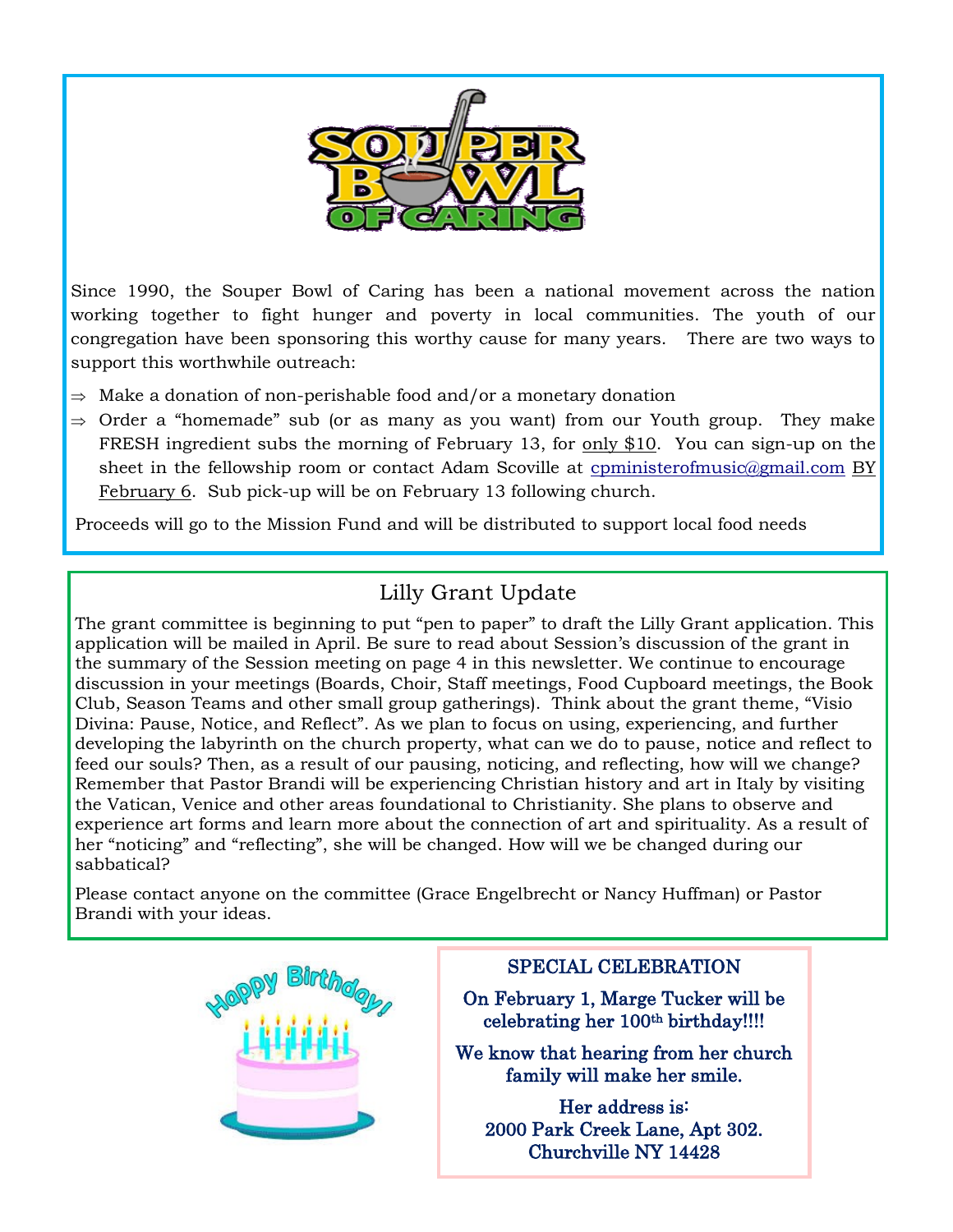#### Ordination/Installation of Officers

Deacons and Elders elected at the Annual Meeting of the Congregation on January 23rd were Ordained/ Installed on January 30, 2022. While Trustees are not formally ordained or installed, newly elected Trustees were recognized during the worship service.

Installed as Deacons were Dale Faatz, Jan Hoyt, and Debbie Lamphron

Ordained as Elder was Brenda Naugle.

Installed as Elders were Grace Engelbrecht, Tim Engelbrecht, Carrie Horton, and Brenda Naugle

Newly elected Trustees who were recognized are: John Rowe, Marla Guarnieri, Jay Mathewson and Roger Willis

Congratulations to all!

Nancy Huffman,

Clerk of Session

From St. Pauly Textile. Inc.:

Dear Friends at First Presbyterian Church of Chili,

 We hope that this letter finds you and your families safe and warm this winter. We're happy to report that 2021 was a record year. Over 40 million pounds of clothing were donated to our clothing sheds—that's over 200,000 pounds of clothing collected every business day!

 Every clothing shed is an important part of the big picture. Here are some numbers to show you the impact YOUR shed made in 2021:

- 129,480 pounds of clothing were donated to your shed
- This was enough to clothe an estimated 23,852 people all over the world
- Based on this volume of clothing your organization received \$5,179

 Thank you so much for partnering with us on this. We truly appreciate all the support you continue to give to the clothing shed program.

Sincerely,

The Team at St. Pauly Textile, Inc.



Our next book club meeting will be on Tuesday, March 1, 2022 at 7:00 pm via zoom. We will be reading The Charmed Wife by Olga Crushin. Please consider reading the book and joining our discussion!

"I've learned that people will forget what you said, people will forget what you did , but people will never forget how you made them feel."

- Maya Angelou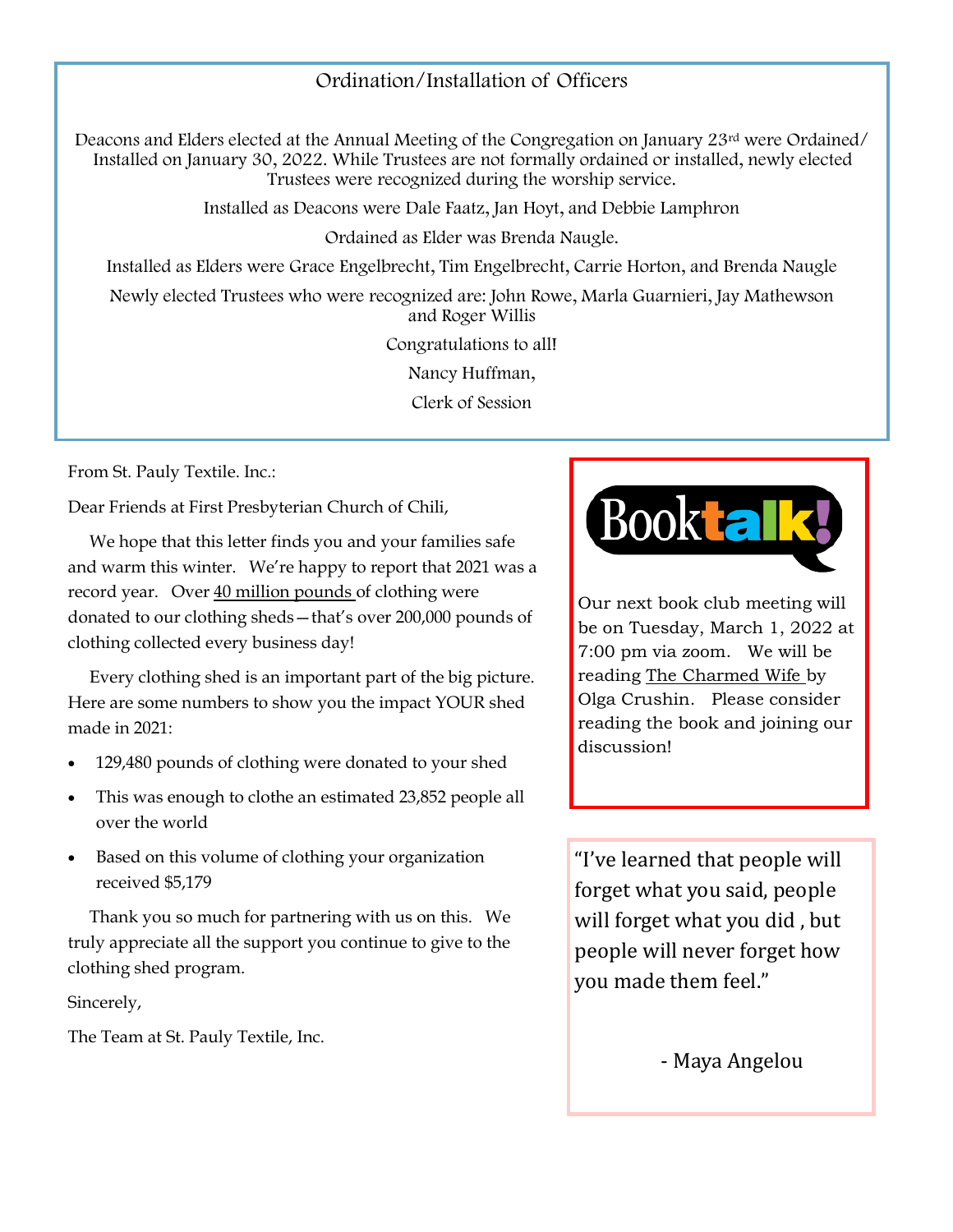

each other…….

#### **February Celebrations**

- 1 Mick McCauley Marge Tucker (celebrating 100 years)
- 2 Becky Sosik
- 8 Eric Boerschlein Huffman's Anniversary
- 9 Connor Snover
- 10 Barb Boerschlein
- 12 Vicky Leahy
- 16 Milner Anniversary
- 18 Marla Guarnieri & Becky Gernhardt
- 25 Becca Buell (Wasmer)
- 26 Bruce Olson
- 28 Tristan Engelbrecht (celebrating 1 yr)

#### **Annual Per Capita**

#### **Apportionment for 2022**

| Presbytery       | \$2,137.50 |
|------------------|------------|
| Synod            | \$389.50   |
| General Assembly | \$853.10   |

This is based on our active membership. We would appreciate your support of this budget cost by covering the **\$35.58** (only 44 cents more than 2021) per active member in your family.

"If you're not allowed to laugh in Heaven, I don't want to go there." - Martin Luther

Worship Volunteers for February 2022

February 6 Greeters: Kathy & Rich Stowe Communion: Sue Atwater (juice), Barb Wasmer (bread), Rich Stowe Childcare: Barb Boerschlein & Marla Guarnieri

February 13 Greeters: Bill Horne & Debbie Lamphron Childcare: Debbie Lamphron & Sue Atwater

February 20 Greeters: Alice & Gary Alger Childcare: Becky Gernhardt & Linda Enright

February 27 Greeters: Marla Guarnieri & Tim Engelbrecht Child Care: Ashleigh & Brenda Naugle

#### **WEEKLY JOYS & CONCERNS**

If you do not already receive the weekly Joys & Concerns that are shared each Sunday morning, and would like to receive them, please let Sharon Breeze know 293-1340 or [sbreeze@frontiernet.net](mailto:sbreeze@frontiernet.net) and your e-mail will be included on the list of recipients.

*No e-mail – No problem* – Let Sharon know and a copy of those Joys/Concerns shared each week will be mailed to you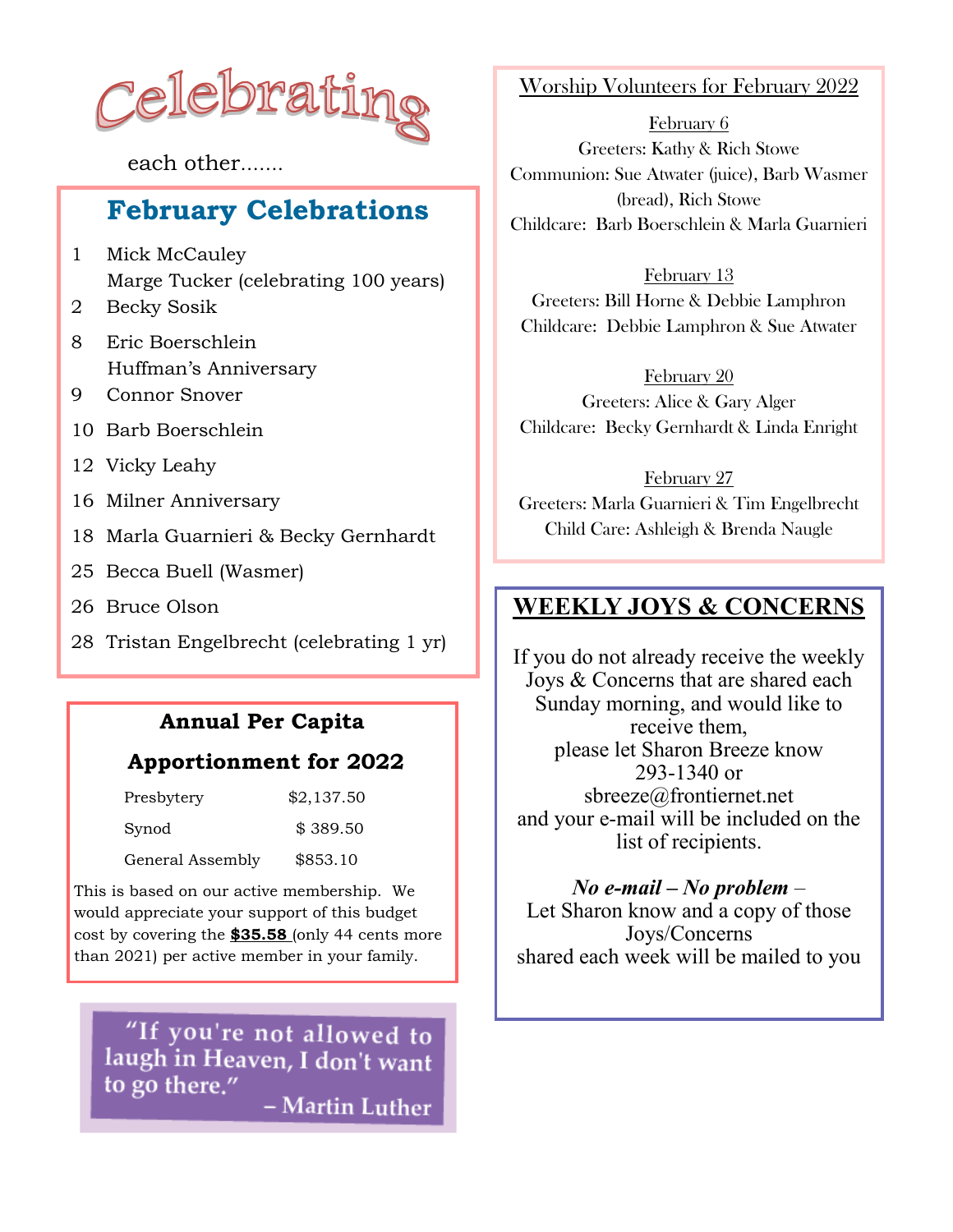

#### **The Healing Power of Music**

 We have all experienced the healing power of music. It can be the moment when certain heightened senses in our soul mix with a song that speaks directly to that heightened sense and profoundly transcends our being. Music can bring moments of clarity and affirmation in life experiences and realities (or optimism). The healing power of music can work also work us through negative emotions as well (grief, anger, etc.). It is the moment when we collide with a song and peace and clarity in life return.

 Over the years, I have experienced music's healing power in so many ways. I remember in my younger years sitting in front of the record/cassette/radio combo player waiting for the next amazing sound to grace my ears. The records I loved were so scratched over years of wear that they struggled to play without skipping after a while. The rewind button on the tape player got so worn from all the times I loved a song and wanted to hear it again. And many times I sat in front of that FM radio, waiting to record the next top 40 song so I could play it again and again. When I was in front of that stereo everything was okay in my mind.

 Technology has also increased my opportunities in finding the healing power of music. In my teens, my parents got me a CD player, and I spent hours singing (and screaming) to my favorite songs. Then another decade later, the creation of digital music provided a vehicle for accessing almost every song that exists. Now having full access to internet, I can quickly find the healing power of music and find solace at any place and time.

 At this point in my life, I have playlists that provide this profound power in music. I have my playlist for focusing my heart on Christ and worship. There are also times when I feel down or frustrated, and I have a playlist for that too. I have playlists for working out, and even the road trip playlist for long car rides.

 Music is so vital to worship. When we worship in church, many who come are looking for some sort of healing. Coming to church each week can be a therapeutic experience for many. I have always felt that my role is as the Minister of Music is to bring music that can speak to those looking for healing. My hope is that when we sing in church, or listen to those bringing the message through song, that it brings you to a place where your life experiences and the music collide and bring clarity and peace, like I found sitting in front of the stereo as a youngster, finding transcending clarity and solace in those special moments.

 Music is one of God's greatest gifts that we have as humans. It is a profound and endless medium that God gives us that will forever effect our souls. So know that amidst everything that life throws at you, God speaks to us through music, which can bring clarity, peace and healing.

#### B*e blessed and continue to let the music play - Adam*